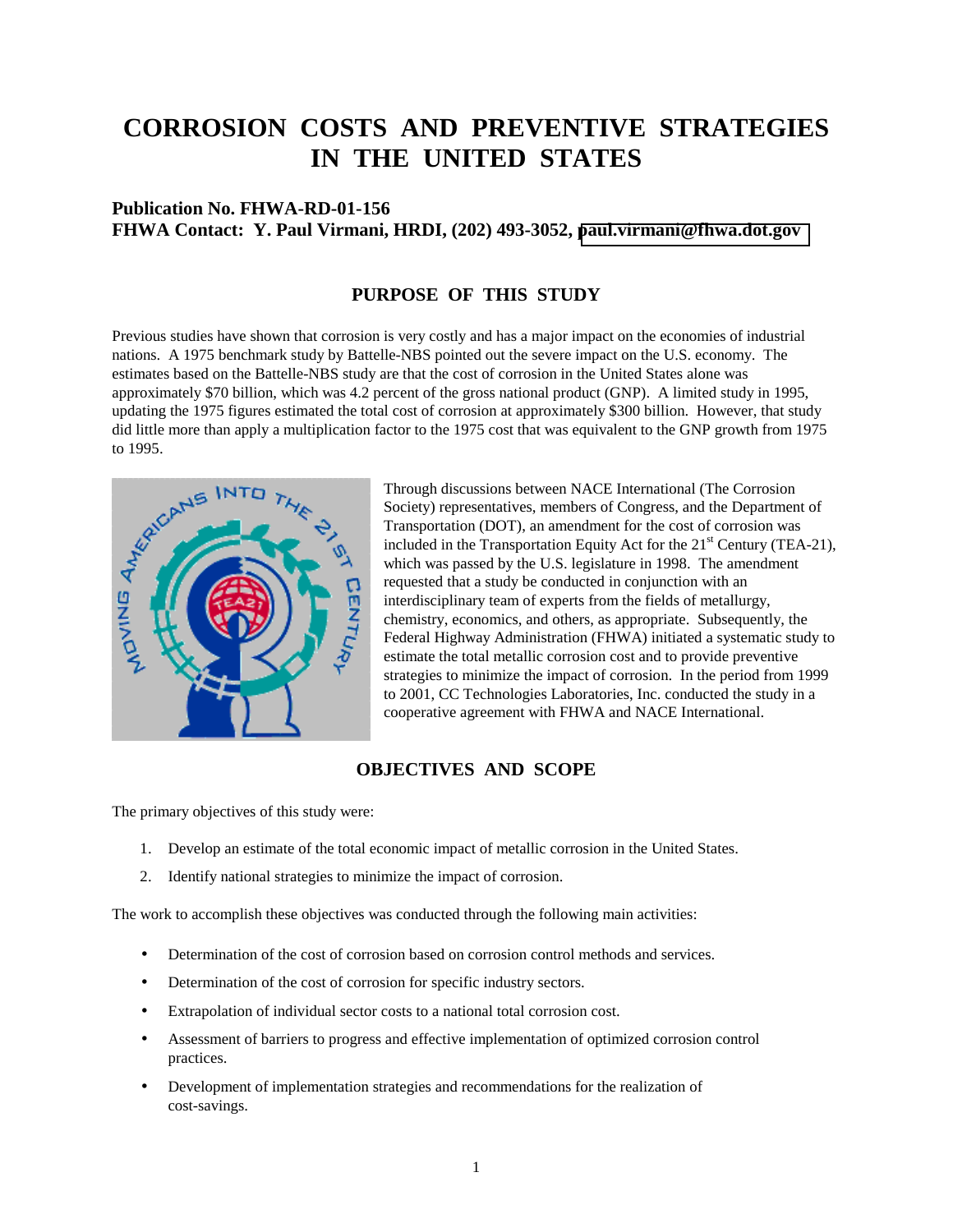#### **APPROACH**

A critical review of previous national studies was conducted. These studies have formed the basis for much of the current thinking regarding the corrosion costs to the various national economies. The earliest study was reported in 1949 by Uhlig, who estimated the total cost to the economy by summing materials and procedures related to corrosion control. The 1949 Uhlig report, which was the first to draw attention to the economic importance of corrosion, was followed in the 1970s by a number of studies in various countries, such as the United States, the United Kingdom, and Japan. The national study by Japan conducted in 1977 followed the Uhlig methodology. In the United States, Battelle-NBS estimated the total direct cost of corrosion using an economic input/output framework. The input/output method was adopted later by studies in two other nations, namely by Australia in 1983 and Kuwait in 1995. In the United Kingdom, a committee chaired by T.P. Hoar conducted a national study in 1970 using a method where the total cost was estimated by collecting data through interviews and surveys of targeted economic sectors.

Although the efforts of the above-referenced studies ranged from formal and extensive to informal and modest, all studies arrived at estimates of the total annual cost of corrosion that ranged from 1 to 5 percent of each country's GNP.

In the current study, two different approaches were taken to estimate the cost of corrosion. The first approach followed a method where the cost is determined by summing the costs for corrosion control methods and contract services. The costs of materials were obtained from various sources, such as the U.S. Department of Commerce Census Bureau, existing industrial surveys, trade organizations, industry groups, and individual companies. Data on corrosion control services, such as engineering services, research and testing, and education and training, were obtained primarily from trade organizations, educational institutions, and individual experts. These services included only contract services and not service personnel within the owner/operator companies.

The second approach followed a method where the cost of corrosion was first determined for specific industry sectors and then extrapolated to calculate a national total corrosion cost. Data collection for the sector-specific analyses differed significantly from sector to sector, depending on the availability of data and the form in which the data were available. In order to determine the annual corrosion costs for the reference year of 1998, data were obtained for various years in the last decade, but mainly for the years 1996 to 1999. For many of the sectors, the information is public and could be obtained from government reports and other publicly available documents. Discussions with industry experts provided the basis of the industry sector data collection. Corrosion cost information from the private industry sectors was more difficult to obtain. This stemmed from the fact that either the information was not readily available or could not be released because of company policies. In this case, information from publicly available industry records on operation and maintenance cost was obtained and, with the assistance of industry experts, corrosion-related costs were estimated.

The industry sectors for corrosion cost analyses represented approximately 27 percent of the U.S. economy gross domestic product (GDP), and were divided among five sector categories: infrastructure, utilities, transportation, production and manufacturing, and government.



The total cost of corrosion was estimated by determining the percentage of the GDP of those industry sectors for which direct corrosion costs were estimated and extrapolating these numbers to the total U.S. GDP. The direct cost used in this analysis was defined as the cost incurred by owners or operators of the structures, manufacturers of products, and suppliers of services.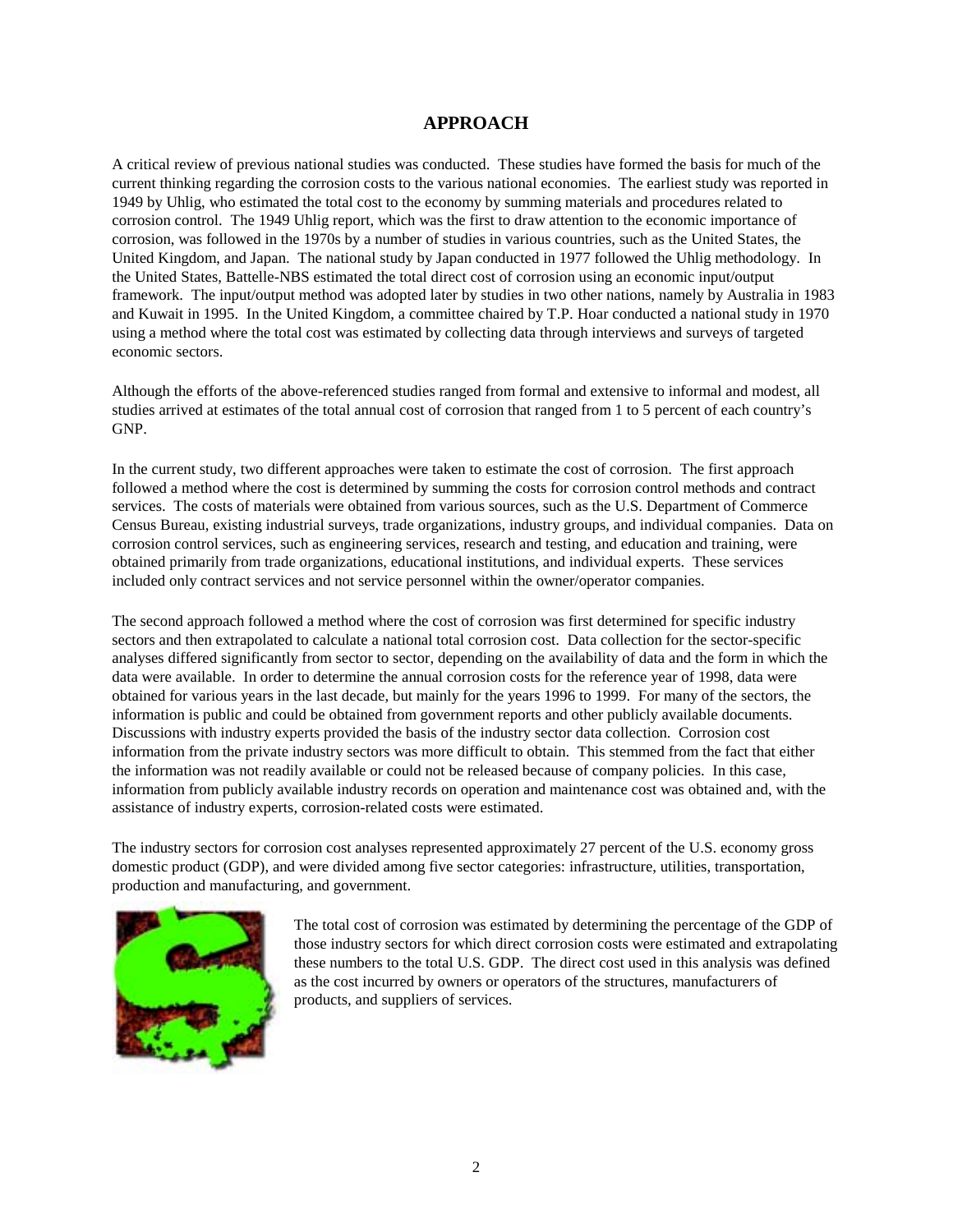The following elements were included in these costs:

- Cost of additional or more expensive material used to prevent corrosion damage.
- Cost of labor attributed to corrosion management activities.
- Cost of the equipment required because of corrosion-related activities.
- Loss of revenue due to disruption in supply of product.
- Cost of loss of reliability.
- Cost of lost capital due to corrosion deterioration.

For all industry sectors studied in this report, the direct corrosion costs were determined. For highway bridges, a life-cycle cost analysis was performed in which both the direct and indirect costs of corrosion were addressed. Indirect costs are incurred by individuals other than the owner or operator of the structure. Measuring and valuing indirect costs are generally complex assessments, and several different methods can be used to evaluate potential indirect costs. Owners or operators can be made to assume the costs through taxation, penalties, litigation, or payment for clean-up of spills. In such cases, these expenses become direct costs. In other cases, costs are assumed by the end-user or the overall economy. In the case of highway bridges, indirect costs, such as traffic delays during bridge maintenance, repair, and rehabilitation, are more difficult to turn over to the owner or operator of the structure. Once assigned a dollar value, the indirect costs are included in the cost of corrosion management of the structure and treated the same way as all other costs.

## **RESULTS**

The two methods used in this study to estimate the cost of corrosion to the United States are based on: (1) the cost of corrosion control methods and services, and (2) corrosion costs of specific industry sectors. Past studies have indicated that the second method is more likely to incorporate the majority of the major corrosion-related costs and the first method is likely to miss the significant cost of corrosion management, the cost for direct services related to the owner/operator, and the cost of loss of capital due to corrosion.

# **Method 1 – Corrosion Control Methods and Services**

With this method, the annual direct cost of corrosion was estimated by adding the cost of corrosion control methods and services. The corrosion control methods that were considered include protective coatings, corrosion-resistant alloys, corrosion inhibitors, polymers, anodes, cathodic protection, and corrosion control and monitoring equipment. Other contributors to the total annual direct cost that were reviewed in this report are contract services (i.e., non-owner/operator services), corrosion research and development, and education and training.



**Protective Coatings –** Both organic and metallic coatings are used to provide protection against corrosion of metallic substrates. These metallic substrates, mostly carbon steel, will corrode in the absence of the coating, resulting in the reduction of the service life of the steel part or component. The total annual cost for organic and metallic protective coatings is \$108.6 billion (see details below).

According to the U.S. Department of Commerce Census Bureau, the total

amount of organic coating material sold in the United States in 1997 was 5.56 billion L (1.47 billion gal), at a cost of \$16.56 billion. The total sales can be broken down into architectural coatings, product Original Equipment Manufacturers (OEM) coatings, special-purpose coatings, and miscellaneous paint products. A portion of each of these was classified as corrosion coatings at a total estimate of \$6.7 billion. It is important to note that raw material cost is only a portion of a total coating application project, ranging from 4 to 20 percent of the total cost of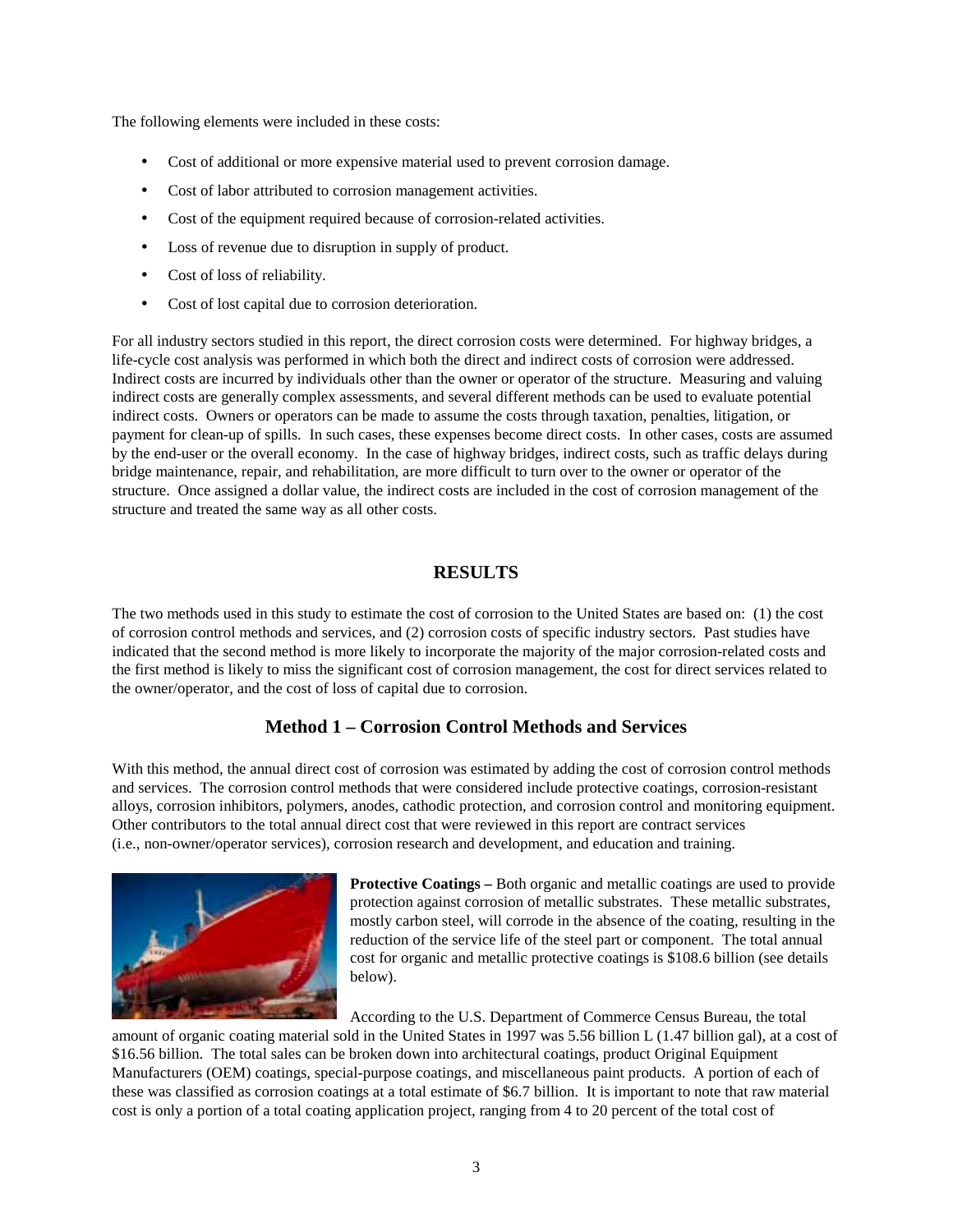application. When applying these percentages to the raw materials cost, the total annual cost of coating application ranges from \$33.5 billion to \$167.5 billion (an average of \$100.5 billion).

The most widely used metallic coating for corrosion protection is galvanizing, which involves the application of metallic zinc to carbon steel for corrosion control purposes. Hot-dip galvanizing is the most common process, and as the name implies, it consists of dipping the steel member into a bath of molten zinc. Information released by the U.S. Department of Commerce in 1998 stated that about 8.6 million metric tons of hot-dip galvanized steel and 2.8 million metric tons of electrolytic galvanized steel were produced in 1997. The total market for metallizing and galvanizing in the United States is estimated at \$1.4 billion. This figure is the total material costs of the metal coating and the cost of processing, and does not include the cost of the carbon steel member being galvanized/metallized.



**Corrosion-Resistant Alloys –** Corrosion**-**resistant alloys are used where corrosive conditions prohibit the use of carbon steels and protective coatings do not provide sufficient protection or are economically not feasible. Examples of these alloys include stainless steels, nickel-base alloys, and titanium alloys. The total 1998 consumption cost of the corrosion-resistant metals and alloys is estimated at \$7.7 billion (see details below).

According to U.S. Census Bureau statistics, 2.5 million metric tons of raw stainless steel were sold in the United States in 1997. With an estimated cost

of \$2.20 per kg (\$1 per lb) for raw stainless steel, a total annual (1997) production cost of \$5.5 billion was estimated. It is assumed that all production is for U.S. domestic consumption. The total consumption of stainless steel also includes imports, which account for more than 25 percent of the U.S. market. Thus, the total consumption of stainless steel can be estimated at \$7.3 billion.

Where environments become particularly severe, nickel-base and titanium alloys are used. Nickel-base alloys are used extensively in the oil production and refinery and chemical process industries, where conditions are aggressive. Furthermore, there is increased use of these alloys in other industries, where high temperatures and/or severe corrosive conditions exist. With the average price for nickel-base alloys at \$13 per kg in 1998, the total sales value in the United States was estimated at \$285 million.

The primary use of titanium alloys is in the aerospace and military industry, where the high strength-to-weight ratio and resistance to high temperatures are properties of interest. However, titanium and its alloys are also corrosion-resistant to many environments and have, therefore, found application in oil production and refinery, chemical process, and pulp and paper industries. In 1998, it was estimated that 65 percent of titanium mill products were used for aerospace and 35 percent for non-aerospace applications. The total annual consumption price for titanium and titanium alloys for corrosion control applications is estimated at \$150 million.



**Corrosion Inhibitors –** A corrosion inhibitor may be defined, in general terms, as a substance that when added in a small concentration to an environment effectively reduces the corrosion rate of a metal exposed to that environment. Inhibition is used internally with carbon steel pipes and vessels as an economic corrosion control alternative to stainless steels and alloys, coatings, or non-metallic composites. A particular advantage of corrosion inhibition is that it often can be implemented or changed *in situ* without disrupting a process. The major industries using corrosion inhibitors are oil and gas exploration and production, petroleum refining, chemical manufacturing, heavy manufacturing, water treatment, and the product additive industries. The total consumption of corrosion inhibitors in the United States has doubled from approximately \$600 million in 1982 to nearly \$1.1 billion in 1998.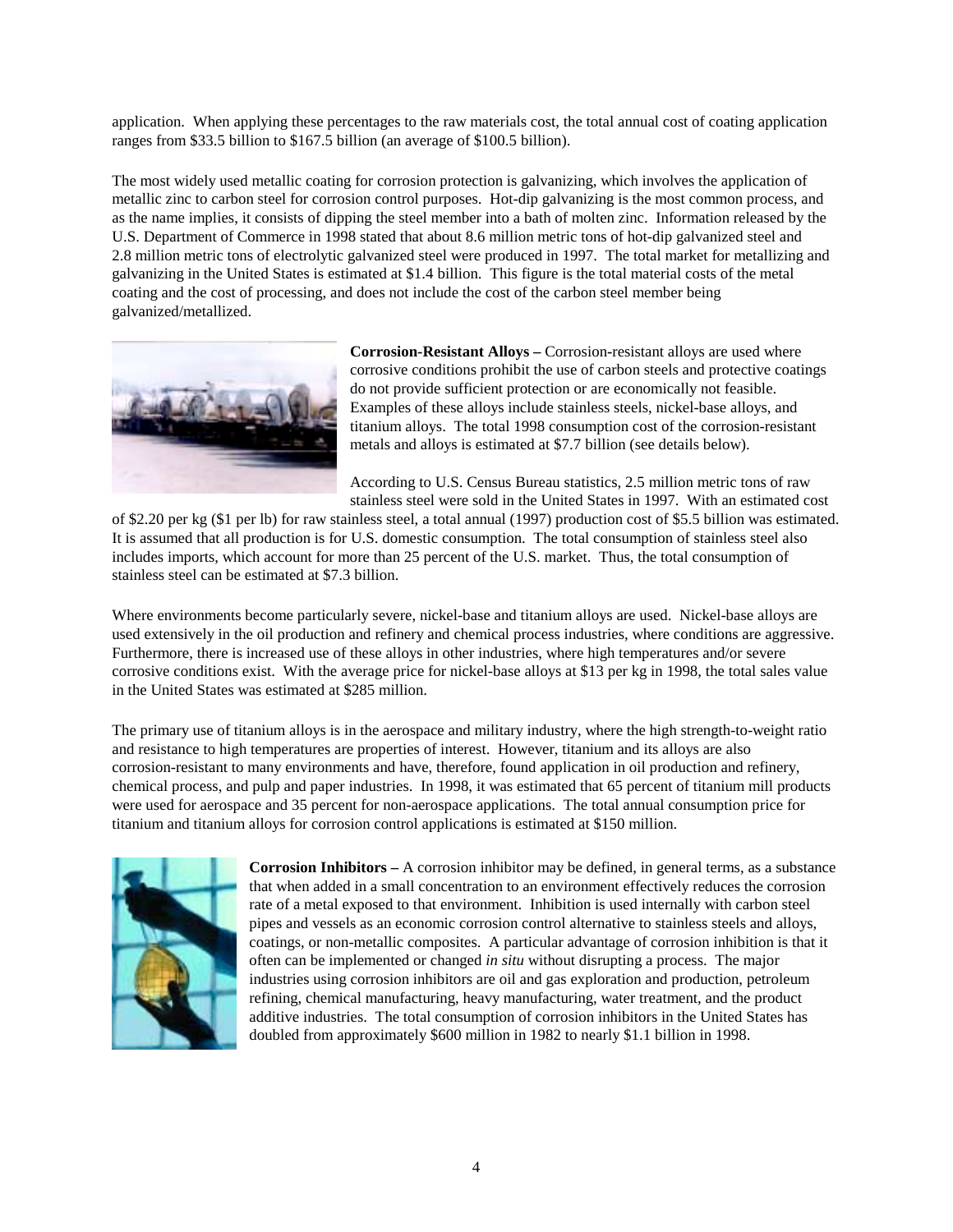

**Engineering Plastics and Polymers –** In 1996, the plastics industry accounted for \$274.5 billion in shipments. It is difficult to estimate the fraction of plastics used for corrosion control because, in many cases, plastics and composites are used for a combination of reasons, including corrosion control, light weight, economics, strength-to-weight ratio, and other unique properties. While corrosion control is a major market for many polymers, certain polymers are used mostly, if not exclusively, for corrosion control purposes. The significant markets for corrosion control by polymers include composites (primarily glass-

reinforced thermosetting resins), polyvinyl chloride (PVC) pipe, polyethylene pipe, and fluoropolymers. The portion of polymers used for corrosion control is estimated at \$1.8 billion.



**Cathodic and Anodic Protection –** The cost of cathodic and anodic protection of metallic structures subject to corrosion can be divided into the cost of materials and the cost of installation and operation. Industry data showed that the 1998 sales of hardware components totaled \$146 million. The largest share of the cathodic protection market is taken up by sacrificial anodes at \$60 million, of which magnesium has the greatest market share. Major markets for sacrificial anodes are the water heater market and the underground storage tank market. The cost of installation of the various cathodic protection components for underground structures varies

significantly, depending on the location and the specific details of the construction. For 1998, the average total cost for installing cathodic protection systems was estimated at \$0.98 billion (range: \$0.73 billion to \$1.22 billion). The total cost for replacing sacrificial anodes in water heaters and corrosion-related replacement of water heaters was estimated at \$1.24 billion per year. Therefore, the total estimated cost for cathodic and anodic protection is \$2.22 billion per year.



**Corrosion Control Services –** In the context of this report, services are defined as companies, organizations, and individuals that provide contract services for corrosion control purposes, while excluding corrosion-related activities that owners/operators may do in-house. By taking the NACE International membership as a basis, a total number of engineers and scientists that provide corrosion control services may be estimated. Based on a 16,000 membership in 1998 and the assumption that 25 percent provide contract corrosion control services, a total services cost of \$1.2 billion was estimated.



**Research and Development –** Over the past few decades, less funding has been made available for corrosion-related research and development, which is significant in light of the costs of maintaining aging infrastructure. In fact, several government and corporate research laboratories have significantly reduced their corrosion research staff or have even closed down their research facilities. Moreover, less research and development funding has been available from either government or private sources. An estimate of an annual academic budget of \$20 million was made, while no estimates were made for the cost of corporate corrosion-related research.



**Education and Training –** Corrosion-related education and training in the United States includes degree programs, certification programs, company in-house training, and general education and training. A few national universities offer courses in corrosion and corrosion control as part of their engineering curriculum. Professional organizations such as NACE International and SSPC (The Society for Protective Coatings) offer courses and certification programs that range from basic corrosion to coating inspector to cathodic protection specialist. NACE International offers the broadest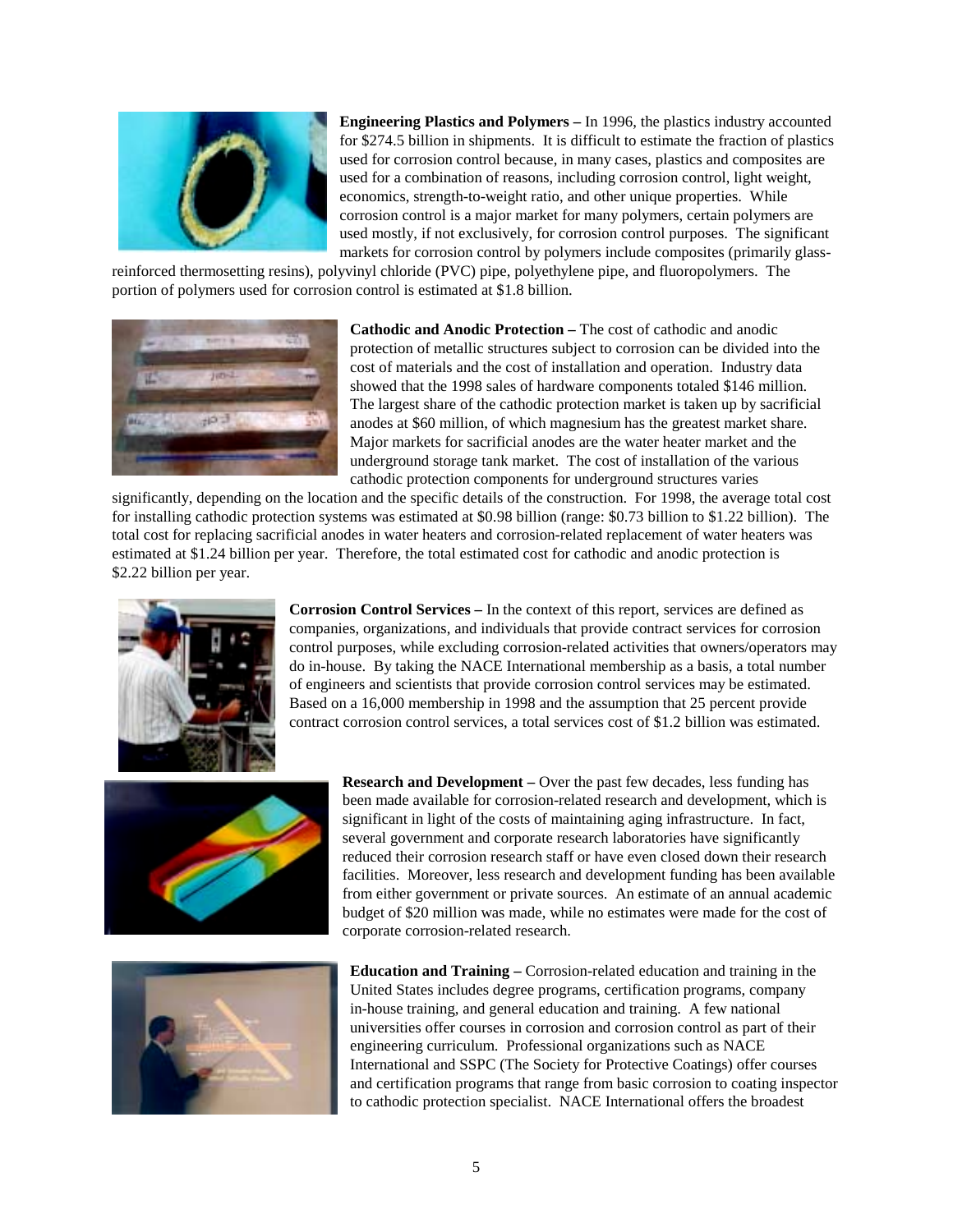range of courses and manages an extensive certification program. In 1998, NACE held 172 courses with more than 3,000 students, conducted multiple seminars, and offered publications, at a total cost of \$8 million.

**Summary –** A total annual direct cost of corrosion by summing the costs of corrosion control methods and services was estimated at \$121 billion, which is 1.38 percent of the U.S. GDP of \$8.79 trillion in 1998. The largest portion (88.3 percent) of this cost is the organic coatings group at \$107.2 billion. Notably, the categories of Research and Development and Education and Training indicated unfavorably low numbers.

#### **Method 2 – Industry Sector Analysis**

In this study, the U.S. economy was divided into five sector categories and 26 sectors, as follows:

| Infrastructure:                      | <b>Highway Bridges</b><br>Gas and Liquid Transmission Pipelines<br>Waterways and Ports<br>Hazardous Materials Storage<br>Airports<br>Railroads                                                               |
|--------------------------------------|--------------------------------------------------------------------------------------------------------------------------------------------------------------------------------------------------------------|
| <b>Utilities:</b>                    | <b>Gas Distribution</b><br>Drinking Water and Sewer Systems<br><b>Electrical Utilities</b><br>Telecommunications                                                                                             |
| <b>Transportation:</b>               | <b>Motor Vehicles</b><br><b>Ships</b><br>Aircraft<br>Railroad Cars<br>Hazardous Materials Transport                                                                                                          |
| <b>Production and Manufacturing:</b> | Oil and Gas Exploration and Production<br>Mining<br>Petroleum Refining<br>Chemical, Petrochemical, and Pharmaceutical<br>Pulp and Paper<br>Agricultural<br>Food Processing<br>Electronics<br>Home Appliances |
| Government:                          | Defense<br>Nuclear Waste Storage                                                                                                                                                                             |

The cost of corrosion was estimated for each of the above categories. When summed, the total annual cost of corrosion for the industry sectors examined was \$137.9 billion. The breakdown of these costs among the five sector categories is given in figure 1. Not all industries were examined in this study; therefore, the total economic impact on the U.S. economy would naturally be greater than the \$137.9 billion given here.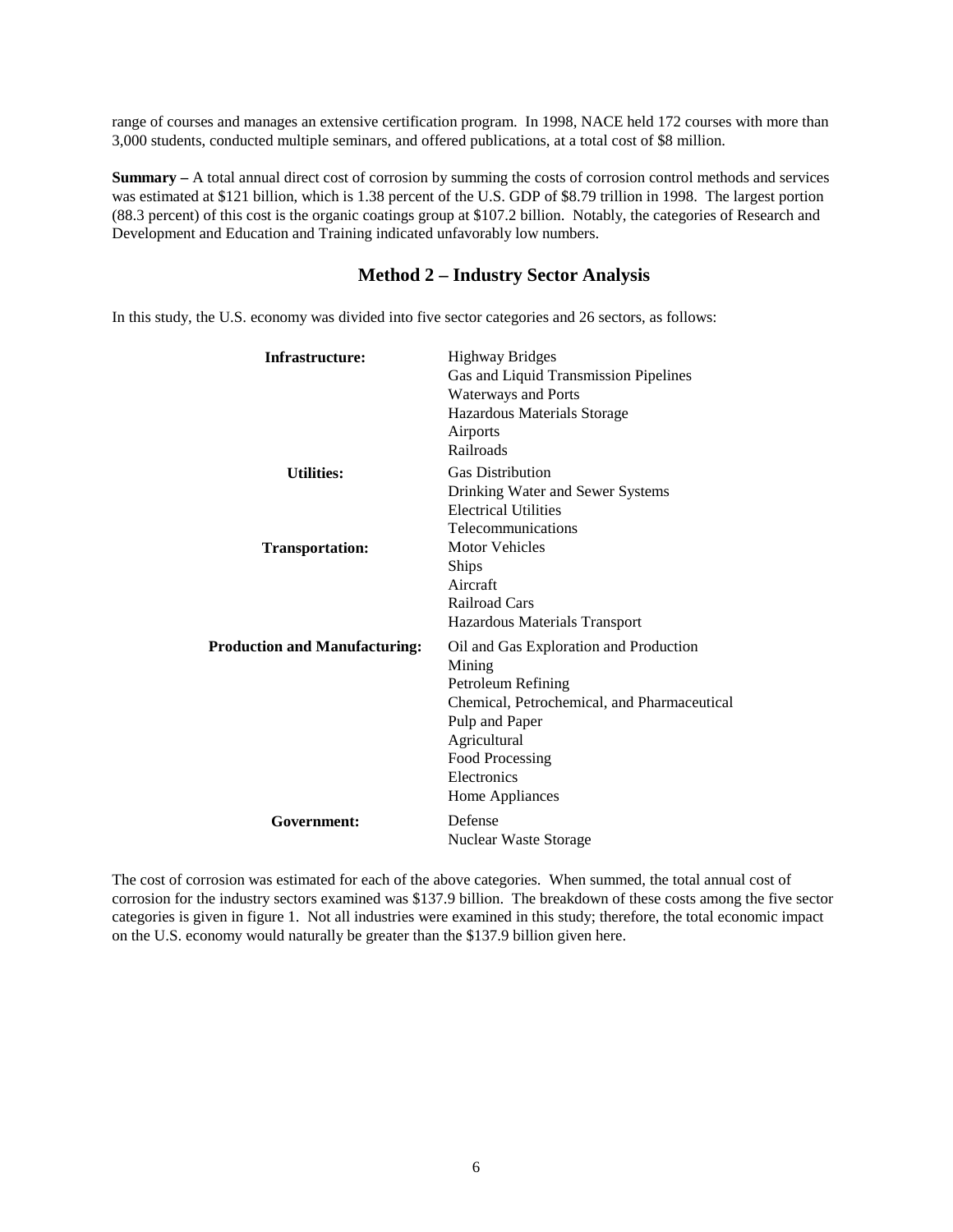

Figure 1. Cost of corrosion in sector categories analyzed in this study (total \$137.9 billion/year).

**Infrastructure –** The U.S. infrastructure and transportation system allows for a high level of mobility and freight activity for the nearly 270 million residents and 7 million business establishments. In 1997, more than 230 million motor vehicles, ships, airplanes, and railroad cars were used on 6.4 million km (4 million mi) of highways, railroads, airports, and waterways. Pipelines and storage tanks are part of the infrastructure as well. The annual direct cost of corrosion in the infrastructure category is estimated at \$22.6 billion.



Highway Bridges: There are 583,000 bridges in the United States (1998). Of this total, 200,000 bridges are steel, 235,000 are conventional reinforced concrete, 108,000 bridges are constructed using prestressed concrete, and the balance is made using other materials of construction. Approximately 15 percent of the bridges are structurally deficient, primarily due to corrosion of steel and steel reinforcement. The annual direct cost of corrosion for highway bridges is estimated at \$8.3 billion, consisting of \$3.8 billion to replace structurally

deficient bridges over the next 10 years, \$2.0 billion for maintenance and cost of capital for concrete bridge decks, \$2.0 billion for maintenance and cost of capital for concrete substructures (minus decks), and \$0.5 billion for maintenance painting of steel bridges. Life-cycle analysis estimates indirect costs to the user due to traffic delays and lost productivity at more than 10 times the direct cost of corrosion maintenance, repair, and rehabilitation.



Gas and Liquid Transmission Pipelines: There are more than 528,000 km (328,000 mi) of natural gas transmission and gathering pipelines, 119,000 km (74,000 mi) of crude oil transmission and gathering pipelines, and 132,000 km (82,000 mi) of hazardous liquid transmission pipelines. For all natural gas pipeline companies, the total investment in 1998 was \$63.1 billion, from which a total revenue of \$13.6 billion was generated. For liquid pipeline companies, the investment was \$30.2 billion, from which a revenue of \$6.9 billion was generated. At an estimated replacement cost of \$643,800 per km (\$1,117,000 per mi), the asset replacement value of the transmission pipeline system in the United States is \$541 billion; therefore, a significant investment is at risk, with corrosion being the primary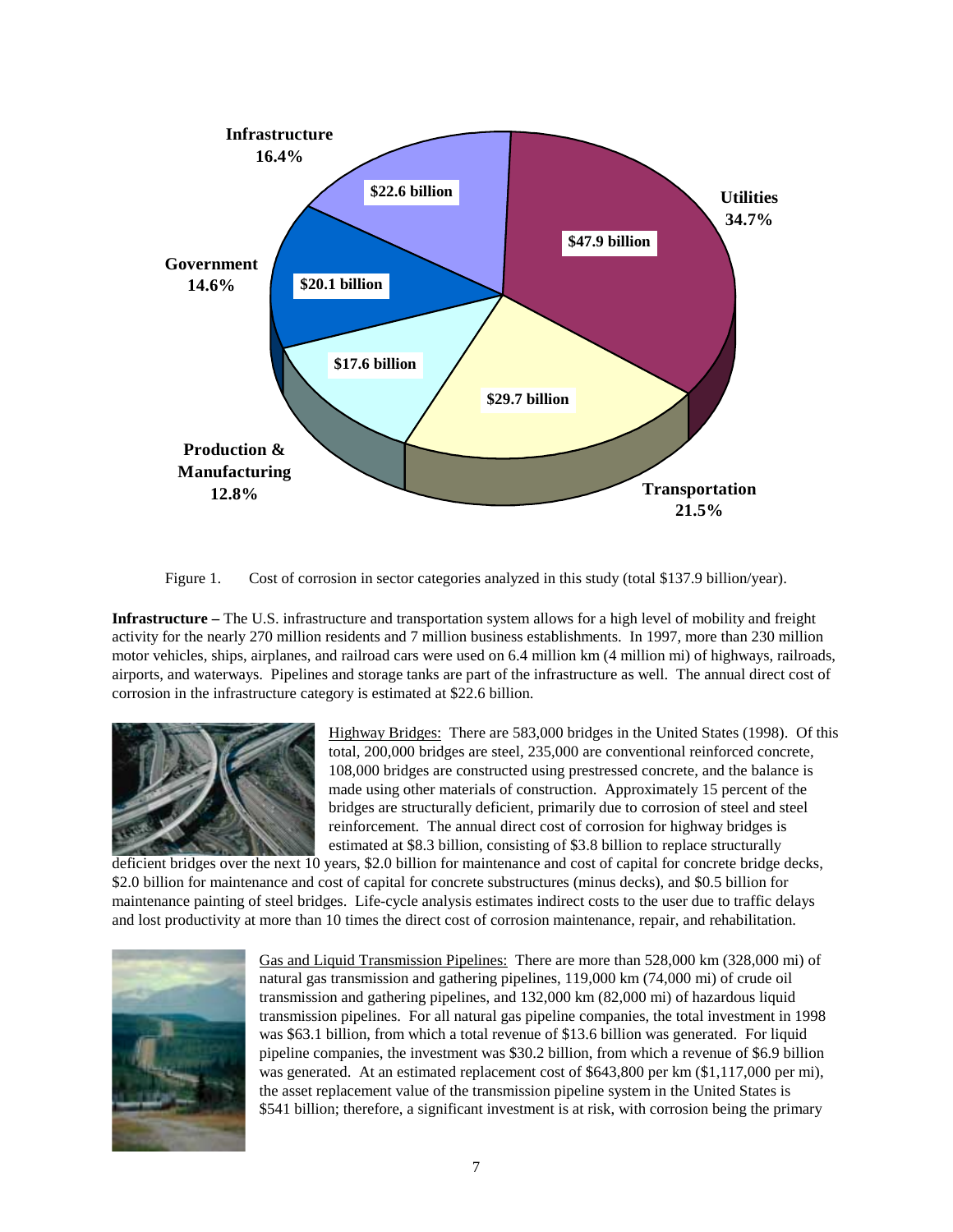factor in controlling the life of the asset. The average annual corrosion-related cost is estimated at \$7.0 billion, which can be divided into the cost of capital (38 percent), operation and maintenance (52 percent), and failures (10 percent).



Waterways and Ports: In the United States, 40,000 km (25,000 mi) of commercial navigable waterways serve 41 States, including all States east of the Mississippi River. Hundreds of locks facilitate travel along these waterways. In January 1999, 135 of the 276 locks had exceeded their 50-year design life. U.S. ports play an important role in connecting waterways, railroads, and highways. The Nation's ports include 1,914 deepwater ports (seacoast and Great Lakes) and 1,812 ports along inland waterways. Corrosion is typically found on piers and docks, bulkheads and retaining walls, mooring structures, and navigational aids. There is no formal tracking of corrosion costs for these structures. Based on figures obtained from the U.S. Army Corps of Engineers and the U.S. Coast Guard, an annual corrosion cost of \$0.3 billion could be estimated. It should be noted that this is a low estimate since the corrosion costs of harbor and other marine structures are not included.



Hazardous Materials Storage: The United States has approximately 8.5 million regulated and non-regulated aboveground storage tanks (ASTs) and underground storage tanks (USTs) for hazardous materials (HAZMAT). While these tanks represent a significant investment and good maintenance practices would be in the best interest of the owners, Federal and State environmental regulators are concerned with the environmental impact of spills from leaking tanks. The U.S. Environmental Protection Agency set a December 1998 deadline for UST owners to comply with requirements for

corrosion control on all tanks, as well as overfill and spill protection. In case of non-compliance, tank owners face considerable costs related to clean-up and penalties. The total annual direct cost of corrosion for HAZMAT storage is \$7.0 billion, broken down into \$4.5 billion for ASTs and \$2.5 billion for USTs.



Airports: The United States has the world's most extensive airport system, which is essential to national transportation and the U.S. economy. According to 1999 Bureau of Transportation Statistics data, there were 5,324 public-use airports and 13,774 private-use airports in the United States. A typical airport infrastructure is complex, and components that might be subject to corrosion include the natural gas distribution system, jet fuel storage and distribution system, deicing storage and distribution system, vehicle fueling systems, natural gas feeders, dry fire lines, parking garages, and runway lighting. Generally, each of these systems is owned or operated by different organizations or companies; therefore, the impact of corrosion on an airport as a whole is not known or documented. However, the airports do not have any specific corrosion-related problems that are not described elsewhere in this report.



Railroads: In 1997, there were nine Class I freight railroads (railroads with operating revenues of more than \$256.4 million). These railroads accounted for 71 percent of the industry's 274,399 km (170,508 mi) operated. There were 35 regional railroads (those with operating revenues between \$40 million and \$256.4 million and/or operating at least 560 km (350 mi) of railroad). The regional railroads operated 34,546 km (21,466 mi). Finally, there were 513 local railroads operating over 45,300 km (28,149 mi) of railroad. The elements that are subject to corrosion include metal members, such as rail and steel spikes; however, corrosion damage to railroad components is either limited or goes unreported. Hence, an accurate estimate of the corrosion cost could not be determined.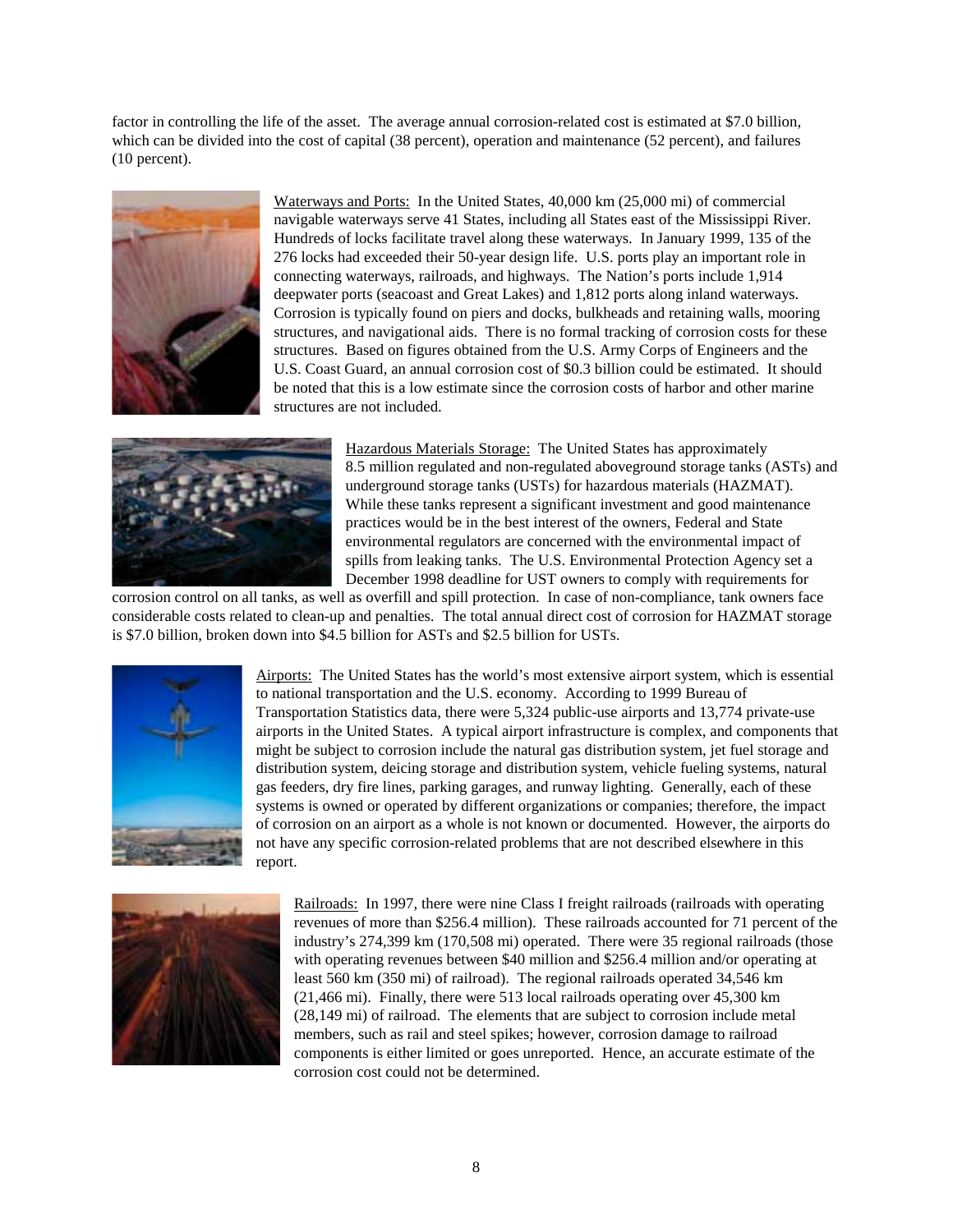**Utilities –** Utilities supply gas, water, electricity, and telecommunications. All utility companies combined spent \$42.3 billion on capital goods in 1998, broken down into \$22.4 billion for structures and \$19.9 billion for equipment. The total annual direct cost of corrosion in the utilities category is estimated to be \$47.9 billion.



Gas Distribution: The natural gas distribution system includes 2,785,000 km (1,730,000 mi) of relatively small-diameter, low-pressure piping, which is broken down into 1,739,000 km (1,080,000 mi) of distribution main and 1,046,000 km (650,000 mi) of services. There are approximately 55 million services in the distribution system. A large percentage of the mains (57 percent) and services (46 percent) are made of steel, cast iron, or copper, which are subject to corrosion. The total annual direct cost of corrosion was estimated at approximately \$5.0 billion.



Drinking Water and Sewer Systems: According to the American Waterworks Association (AWWA) industry database, there are approximately 1,483,000 km (876,000 mi) of municipal water piping in the United States. This number is not exact, since most water utilities do not have complete records of their piping system. The sewer system consists of approximately 16,400 publicly owned treatment facilities that release some 155 million  $m<sup>3</sup>$  (41 billion gal) of wastewater per day (1995). The total annual direct cost of corrosion for the Nation's drinking water and sewer systems was estimated at \$36.0 billion. This cost consists of the cost of replacing aging infrastructure and the cost of unaccounted-for water through leaks, corrosion inhibitors, internal mortar linings, external coatings and cathodic protection.



Electrical Utilities: The electrical utilities industry is a major provider of energy in the United States. The total amount of electricity sold in the United States in 1998 was 3.24 trillion GWh at a cost to consumers of \$218 billion. Electricity generation plants can be divided into seven generic types: fossil fuel, nuclear, hydroelectric, cogeneration, geothermal, solar, and wind. The majority of electric power in the United States is generated by fossil fuel and nuclear supply systems. The total annual direct cost of corrosion in the electrical utilities industry in 1998 is estimated at \$6.9 billion, with the largest amounts for nuclear power at \$4.2 billion and fossil fuel at \$1.9 billion, and smaller amounts for hydraulic and other power at \$0.15 billion, and transmission and distribution at \$0.6 billion.



Telecommunications: The telecommunications infrastructure includes hardware such as electronics, computers, and data transmitters, as well as equipment shelters and the towers used to mount antennas, transmitters, receivers, and television and telephone systems. According to the U.S. Census Bureau, the total value of shipments for communications equipment in 1999 was \$84 billion. An important factor for corrosion cost is the additional cost of protecting of towers and shelters, such as painting and galvanizing. In addition, corrosion of buried copper grounding beds and galvanic corrosion of the grounded steel structures contribute to the corrosion cost. For this sector, no corrosion cost was determined because of the lack of information on this rapidly changing industry. Many components are being replaced before physically failing because their technology becomes obsolete in a short period of time.

**Transportation –** The transportation category includes vehicles and equipment, such as motor vehicles, aircraft, railroad cars, and hazardous materials transport, which make use of U.S. highways, waterways, railroads, and airports. The annual cost of corrosion in the transportation category is estimated at \$29.7 billion.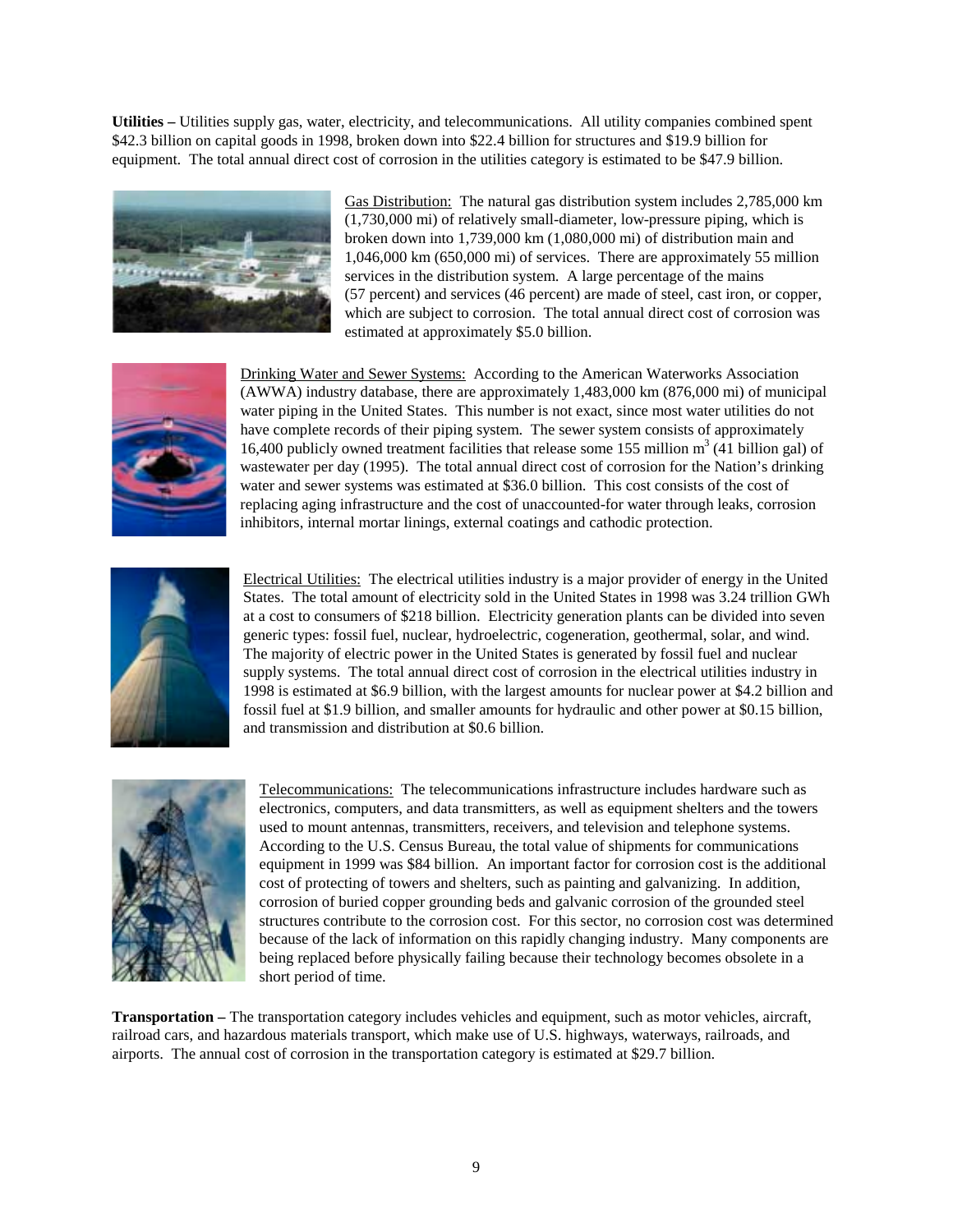

Motor Vehicles: U.S. consumers, businesses, and government organizations own more than 200 million registered motor vehicles. Assuming the average value of an automobile is \$5,000, the total investment Americans have made in motor vehicles can be estimated at \$1 trillion. Since the 1980s, car manufacturers have increased the corrosion-resistance of vehicles by using corrosion-resistant materials, employing better manufacturing processes, and designing corrosion-resistant vehicles. Although significant progress has been made, further improvement can be achieved in corrosion resistance of individual components. The total annual direct cost of corrosion is estimated at \$23.4 billion, which is broken down into the following three components: (1) increased manufacturing costs due to corrosion engineering and the use of corrosion-resistant materials (\$2.56 billion per year), (2) repairs and maintenance necessitated by corrosion (\$6.45 billion per year), and (3) corrosion-related depreciation of vehicles (\$14.46 billion per year).



Ships: The U.S. flag fleet consists of: the Great Lakes with 737 vessels at 100 billion ton-km (62 billion ton-mi), inland with 33,668 vessels at 473 billion ton-km (294 billion ton-mi), ocean with 7,014 vessels at 563 billion ton-km (350 billion ton-mi), recreational with 12.3 million boats, and cruise ship with 122 boats serving North American ports (5.4 million passengers). The total annual direct cost of corrosion to the U.S. shipping industry is estimated at \$2.7 billion. This cost is broken down into costs associated with new ship construction (\$1.1 billion), maintenance and repairs (\$0.8 billion), and

corrosion-related downtime (\$0.8 billion).



Aircraft: In 1998, the combined commercial aircraft fleet operated by U.S. airlines was more than 7,000 airplanes. At the start of the jet age (1950s to 1960s), little or no attention was paid to corrosion and corrosion control. One of the concerns is the continued aging of the airplanes beyond the 20-year design life. Only the most recent designs (e.g., Boeing 777 and late-version 737) have incorporated significant improvements in corrosion prevention and control in design and manufacturing. The total annual direct cost of corrosion to the U.S. aircraft industry is estimated at \$2.2 billion, which includes the

cost of design and manufacturing (\$0.2 billion), corrosion maintenance (\$1.7 billion), and downtime (\$0.3 billion).



Railroad Cars: In 1998, 1.3 million freight cars and 1,962 passenger cars were operated in the United States. Covered hoppers (28 percent) and tanker cars (18 percent) make up the largest segment of the freight car fleet. The type of commodities transported range from coal (largest volume) to chemicals, motor vehicles, farm products, food products, and ores and minerals. Railroad cars suffer from both external and internal corrosion. The total annual direct cost of corrosion is estimated at \$0.5 billion, broken down into external coatings (\$0.25 billion) and internal coatings and linings (\$0.25 billion).



Hazardous Materials Transport: According to U.S. Department of Transportation, there are approximately 300 million hazardous materials shipments of more than 3.1 billion metric tons annually in the United States. Bulk transport over land includes shipping by tanker truck and rail car, and by special containers on vehicles. Over water, ships loaded with specialized containers, tanks, and drums are used. In small quantities, hazardous materials require specially designed packaging for truck and air shipment. The total annual direct cost of corrosion for hazardous materials transport is more than

\$0.9 billion. The elements of the annual corrosion cost include the cost of transporting vehicles (\$0.4 billion per year), specialized packaging (\$0.5 billion per year), and the direct and indirect costs of accidental releases and corrosion-related transportation incidents.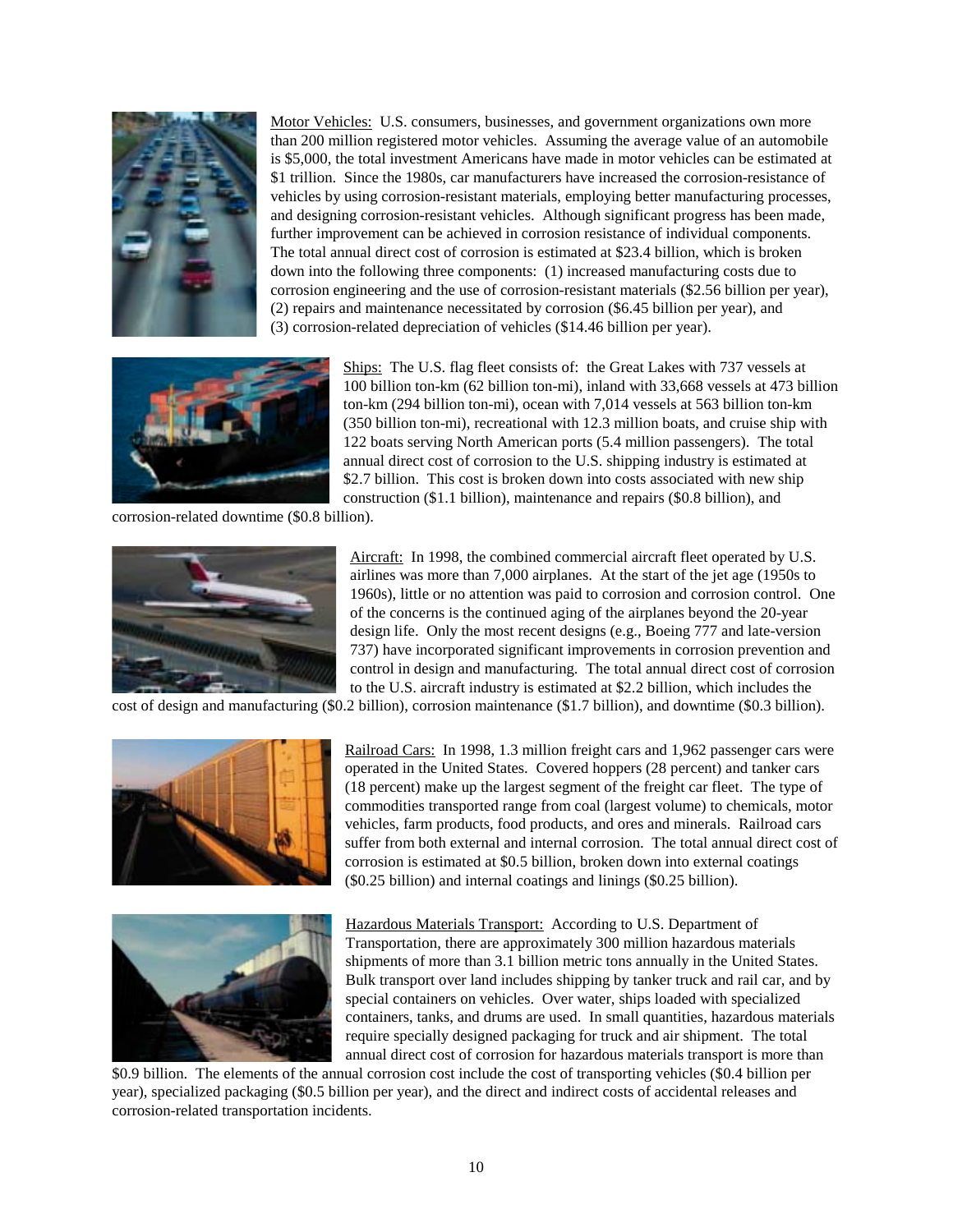**Production and Manufacturing –** This category includes industries that produce and manufacture products of crucial importance to the U.S. economy and the standard of living in the United States. These include oil production, mining, petroleum refining, chemical and pharmaceutical production, and agricultural and food production. The total annual direct cost of corrosion for production and manufacturing was estimated at \$17.6 billion.



Oil and Gas Exploration and Production: Domestic oil and gas production can be considered to be a stagnant industry, because most of the significant available onshore oil and gas reserves have been exploited. Oil production in the United States in 1998 consisted of 3.04 billion barrels. The significant recoverable reserves left to be discovered and produced are probably limited to less convenient locations, such as in deep water offshore, remote arctic locations, and difficult-to-manage reservoirs with unconsolidated sands. The total annual direct cost of corrosion in the U.S. oil and gas production industry

is estimated at \$1.4 billion, broken down into \$0.6 billion for surface piping and facility costs, \$0.5 billion in downhole tubing expenses, and \$0.3 billion in capital expenditures related to corrosion.



Mining: In the mining industry, corrosion is not considered to be a significant problem. There is a general consensus that the life-limiting factors for mining equipment are wear and mechanical damage rather than corrosion. Maintenance painting, however, is heavily relied upon to prevent corrosion, with an annual estimated expenditure for the coal mining industry of \$0.1 billion.



Petroleum Refining: The U.S. refineries represent approximately 23 percent of the world's petroleum production, and the United States has the largest refining capacity in the world, with 163 refineries. In 1996, U.S. refineries supplied more than 18 million barrels per day of refined petroleum products. The total annual direct cost of corrosion is estimated at \$3.7 billion. Of this total, maintenance-related expenses are estimated at \$1.8 billion, vessel turnaround expenses at \$1.4 billion, and fouling costs are approximately \$0.5 billion annually.



Chemical, Petrochemical, and Pharmaceutical: The chemical industry includes those manufacturing facilities that produce bulk or specialty compounds by chemical reactions between organic and/or inorganic materials. The petrochemical industry includes those manufacturing facilities that create substances from raw hydrocarbon materials such as crude oil and natural gas. The pharmaceutical industry formulates, fabricates, and processes medicinal products from raw materials. The total annual direct cost of corrosion for this industry sector is estimated at \$1.7 billion per year (8 percent of total capital expenditures). No calculation was made for the indirect costs of production outages or indirect costs related to catastrophic failures. The costs of

operation and maintenance related to corrosion were not readily available; estimating these costs would require detailed study of data from individual companies.



Pulp and Paper: The \$165 billion pulp, paper, and allied products industry supplies the United States with approximately 300 kg of paper per person per year. More than 300 pulp mills and more than 550 paper mills support its production. The total annual direct cost of corrosion is estimated at \$6.0 billion, with the majority of this cost in the paper and paperboard industry, and calculated as a fraction of the maintenance costs. No information was found to estimate the corrosion costs related to the loss of capital.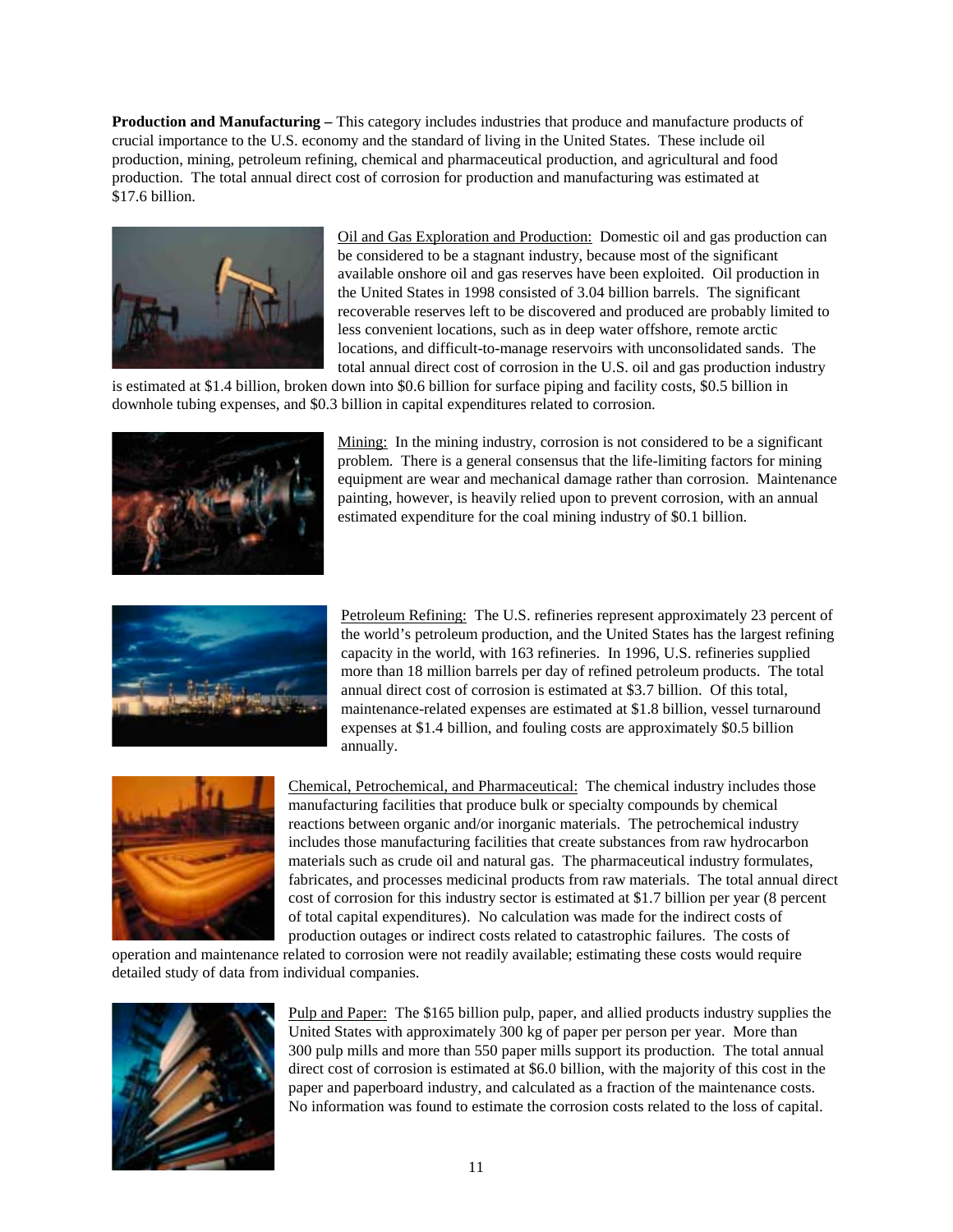

Agricultural: Agricultural operations are producing livestock and crops. According to the National Agricultural Statistics Service, there are approximately 1.9 million farms in the United States. Based on the 1997 Farm Census, the total value of farm machinery and equipment is approximately \$15 billion per year. The two main reasons for replacing machinery or equipment include upgrading old equipment and replacement because of wear and corrosion. Discussions with experts in this industrial sector resulted in an estimate of corrosion costs in the range of 5 percent to

10 percent of the value of all new equipment. Therefore, the total annual direct cost of corrosion in the agricultural production industry is estimated at \$1.1 billion.



Food Processing: The food processing industry is one of the largest manufacturing industries in the United States, accounting for approximately 14 percent of the total U.S. manufacturing output. Sales for food processing companies totaled \$265.5 billion in 1999. Because of food quality requirements, stainless steel is widely used. Assuming that the stainless steel consumption and cost in this industry are entirely attributed to corrosion, a total annual direct cost of corrosion is estimated at \$2.1 billion. This cost includes stainless steel usage for beverage production, food machinery, cutlery

and utensils, commercial and restaurant equipment, appliances, aluminum cans, and the use of corrosion inhibitors.



Electronics: Corrosion in electronic components manifests itself in several ways, and computers, integrated circuits, and microchips are being exposed to a variety of environmental conditions. Corrosion in electronic components is insidious and cannot be readily detected; therefore, when corrosion failure occurs, it is often dismissed as just a failure and the part or component is replaced. Particularly in the case of consumer electronics, devices would become technologically obsolete long before corrosion-induced failures would occur. However, in capital-intensive industries with significant investments in durable equipment with a considerable number of electronic components, such as the defense industry and the airline industry, there is a tendency to

keep the equipment for longer periods of time and corrosion is likely to become an issue. Although the cost of corrosion in the electronics sector could not be estimated, it has been suggested that a significant part of all electric component failures is caused by corrosion.



Home Appliances: The appliance industry is one of the largest consumer products industries. For practical purposes, two categories of appliances are distinguished: "Major Home Appliances" and "Comfort Conditioning Appliances." In 1999, 70.7 million major home appliances and 49.5 million comfort conditioning appliances were sold in the United States, for a total of 120.2 million appliances. The cost of corrosion in home appliances includes the cost of purchasing replacement appliances because of premature failures due to corrosion. For water heaters alone, the replacement cost was estimated at \$460 million per year, using a low estimate of 5 percent of replacement being corrosion-related. The cost of internal corrosion protection for all appliances includes the use of sacrificial anodes (\$780 million per

year), corrosion-resistant materials (no cost estimate), and internal coatings (no cost estimate). The cost of external corrosion protection using coatings was estimated at \$260 million per year. Therefore, the estimated total annual direct cost of corrosion in home appliances is at least \$1.5 billion.

**Government –** Federal, State, and local governments had a 1998 GDP of approximately \$1.1 trillion (\$360 billion Federal, \$745 billion State and local). While the government owns and operates significant assets under various departments, the U.S. Department of Defense (DOD) was selected for analysis because of its significant impact on the U.S. economy. A second analyzed government sector is nuclear waste storage.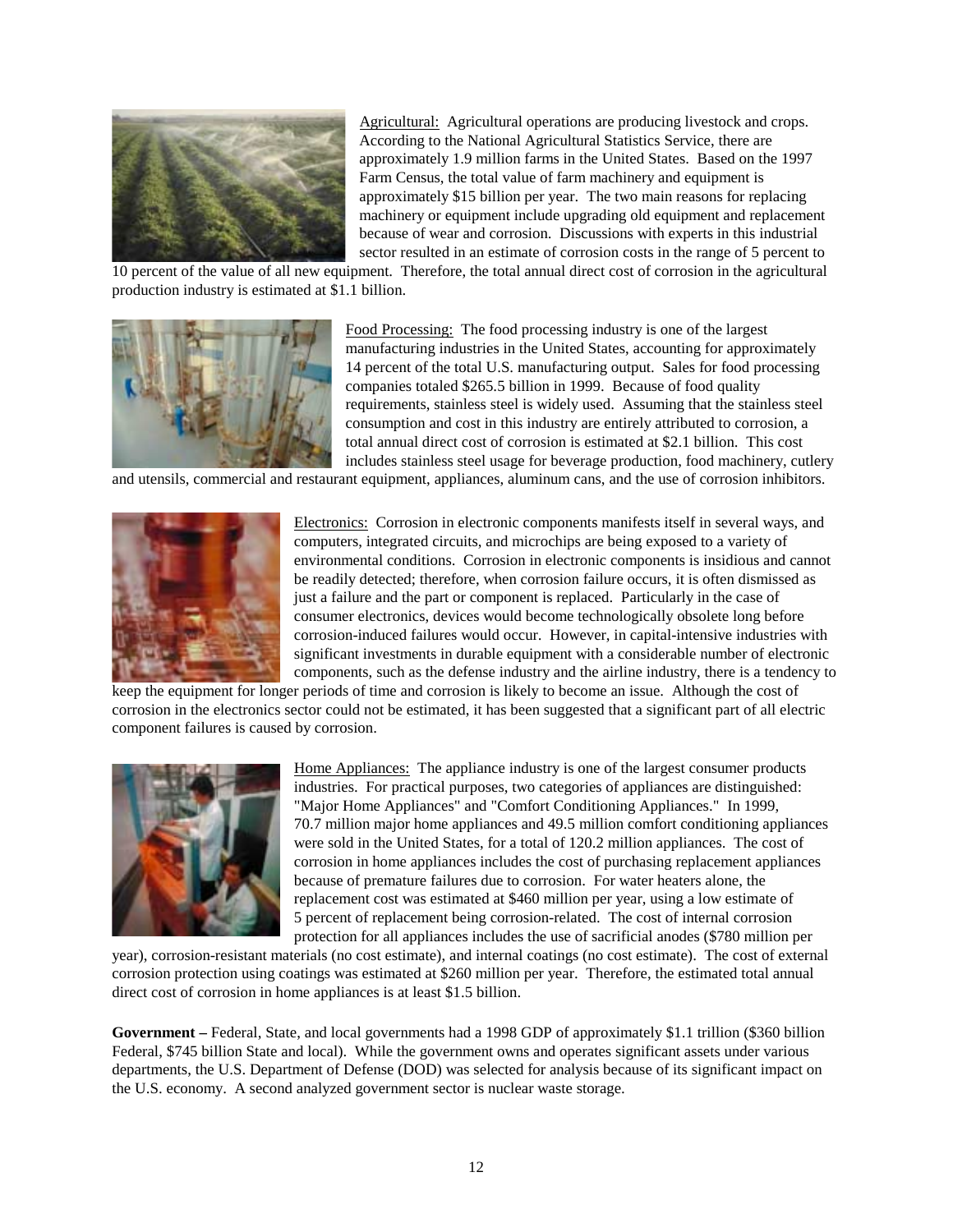

Defense: Corrosion of military equipment and facilities has been, for many years, a significant and ongoing problem. The corrosion-related problems are becoming more prominent as the acquisition of new equipment is decreasing and the reliability required of aging systems is increasing. The data provided by the military services (Army, Air Force, Navy, and Marine Corps) indicate that corrosion is potentially the number one cost driver in life-cycle costs. The total annual direct cost of corrosion incurred by the military services for systems and infrastructure is approximately \$20 billion.



Nuclear Waste Storage: Nuclear wastes are generated from spent nuclear fuel, dismantled nuclear weapons, and products such as radio pharmaceuticals. The most important design item for the safe storage of nuclear waste is effective shielding of radiation. Corrosion is an important issue in the design of the casks used for permanent storage, which have a design life of several thousand years. A 1998 total life-cycle cost analysis by the U.S. Department of Energy for the permanent disposal of nuclear waste in Yucca Mountain, Nevada, estimated the total repository cost by the construction phase (2002) at \$4.9 billion with an average annual cost (from 1999 to 2116) of \$205 million. Of this cost, \$42.2 million is corrosion-related.

**Summary of Total Cost –** The cost of corrosion was estimated for the individual economic sectors discussed above. The total cost due to the impact of corrosion for the analyzed sectors was \$137.9 billion per year (see table 1). Since not all economic sectors were examined, the sum of the estimated costs for the analyzed sectors does not represent the total cost of corrosion for the entire U.S. economy. By estimating the percentage of U.S. GDP for the sectors for which corrosion costs were determined and by extrapolating the figures to the entire U.S. economy, a total cost of corrosion of \$276 billion was estimated (see figure 2). This value shows that the impact of corrosion is approximately 3.1 percent of the Nation's GDP (see figure 3). This cost is considered to be a conservative estimate since only well-documented costs were used in this study. Other costs of corrosion were discussed (not estimated) in the individual sectors, but were left out due to lack of documentation.

The indirect cost of corrosion is conservatively estimated to be equal to the direct cost; giving a total direct plus indirect cost of \$552 billion (i.e., 6 percent of the GDP). Evidence of the large indirect corrosion costs are: (1) lost productivity because of outages, delays, failures, and litigation, (2) taxes and overhead on the cost of the corrosion portion of goods and services, and (3) indirect costs of non-owner/operator activities.

| <b>CATEGORY</b>                                 | <b>INDUSTRY SECTORS</b>               | <b>APPENDIX</b> | <b>ESTIMATED DIRECT</b><br><b>COST OF CORROSION</b><br><b>PER SECTOR</b> |          |
|-------------------------------------------------|---------------------------------------|-----------------|--------------------------------------------------------------------------|----------|
|                                                 |                                       |                 | \$ x billion                                                             | percent* |
| Infrastructure<br>$(16.4\% \text{ of total})$   | <b>Highway Bridges</b>                | D               | 8.3                                                                      | 37       |
|                                                 | Gas and Liquid Transmission Pipelines | E               | 7.0                                                                      | 27       |
|                                                 | Waterways and Ports                   | F               | 0.3                                                                      |          |
|                                                 | Hazardous Materials Storage           | G               | 7.0                                                                      | 31       |
|                                                 | Airports                              | H               | $**$                                                                     | $**$     |
|                                                 | Railroads                             |                 | $**$                                                                     | $***$    |
|                                                 |                                       | <b>SUBTOTAL</b> | \$22.6                                                                   | 100%     |
| <b>Utilities</b><br>$(34.7\% \text{ of total})$ | <b>Gas Distribution</b>               |                 | 5.0                                                                      | 10       |
|                                                 | Drinking Water and Sewer Systems      | K               | 36.0                                                                     | 75       |
|                                                 | <b>Electrical Utilities</b>           |                 | 6.9                                                                      | 14       |
|                                                 | Telecommunications                    | M               | $**$                                                                     | **       |
|                                                 | \$47.9                                | 100%            |                                                                          |          |

Table 1. Summary of estimated direct cost of corrosion for industry sectors analyzed in this study.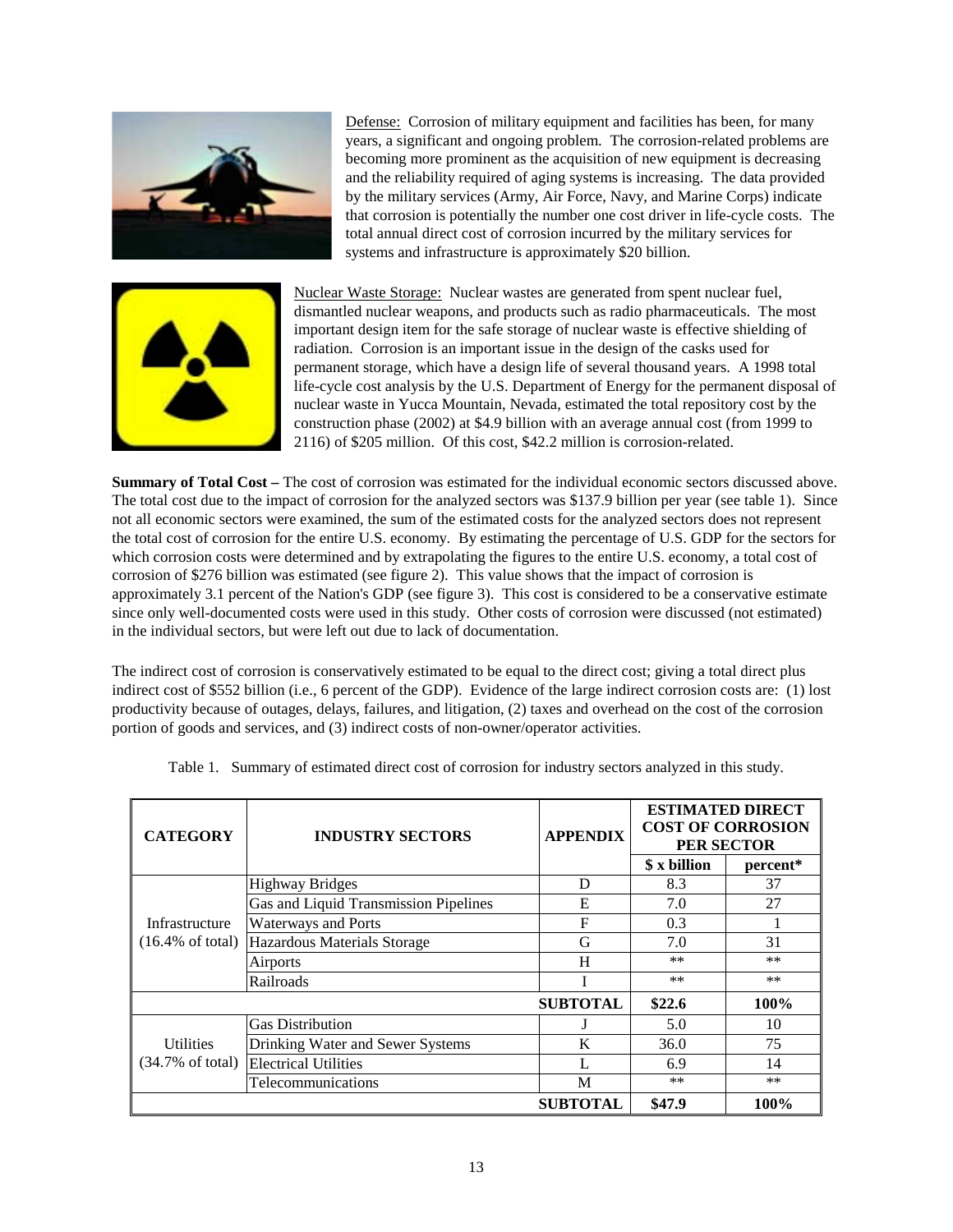| <b>CATEGORY</b><br><b>INDUSTRY SECTORS</b>                     |                                             | <b>APPENDIX</b>         | <b>ESTIMATED DIRECT</b><br><b>COST OF CORROSION</b><br><b>PER SECTOR</b> |                |
|----------------------------------------------------------------|---------------------------------------------|-------------------------|--------------------------------------------------------------------------|----------------|
|                                                                |                                             |                         | \$ x billion                                                             | percent*       |
| Transportation<br>$(21.5\% \text{ of total})$                  | <b>Motor Vehicles</b>                       | N                       | 23.4                                                                     | 79             |
|                                                                | Ships                                       | $\Omega$                | 2.7                                                                      | 9              |
|                                                                | Aircraft                                    | $\mathbf{P}$            | 2.2                                                                      | 7              |
|                                                                | Railroad Cars                               | Q                       | 0.5                                                                      | $\overline{2}$ |
|                                                                | Hazardous Materials Transport               | $\mathsf{R}$            | 0.9                                                                      | 3              |
| <b>SUBTOTAL</b>                                                |                                             | \$29.7                  | 100%                                                                     |                |
| Production and<br>Manufacturing<br>$(12.8\% \text{ of total})$ | Oil and Gas Exploration and Production      | S                       | 1.4                                                                      | 8              |
|                                                                | Mining                                      | T                       | 0.1                                                                      |                |
|                                                                | Petroleum Refining                          | $\mathbf{U}$            | 3.7                                                                      | 21             |
|                                                                | Chemical, Petrochemical, and Pharmaceutical | $\overline{\mathsf{V}}$ | 1.7                                                                      | 10             |
|                                                                | Pulp and Paper                              | W                       | 6.0                                                                      | 34             |
|                                                                | Agricultural                                | X                       | 1.1                                                                      | 6              |
|                                                                | <b>Food Processing</b>                      | Y                       | 2.1                                                                      | 12             |
|                                                                | Electronics                                 | Z                       | $**$                                                                     | $**$           |
|                                                                | Home Appliances                             | AA                      | 1.5                                                                      | 9              |
|                                                                |                                             | <b>SUBTOTAL</b>         | \$17.6                                                                   | 100%           |
| Government                                                     | Defense                                     | <b>BB</b>               | 20.0                                                                     | 99.5           |
| $(14.6\% \text{ of total})$                                    | Nuclear Waste Storage                       | CC                      | 0.1                                                                      | 0.5            |
| <b>SUBTOTAL</b>                                                |                                             |                         | \$20.1                                                                   | 100%           |
|                                                                |                                             | <b>TOTAL</b>            | \$137.9                                                                  |                |

Table1. Summary of estimated direct cost of corrosion for industry sectors analyzed in the study (continued).

\*Individual values do not add up to 100% because of rounding.

\*\*Corrosion costs not determined.



Figure 2. Comparison of total annual direct corrosion costs in analyzed sectors with total annual direct corrosion costs extrapolated to the entire U.S. industry.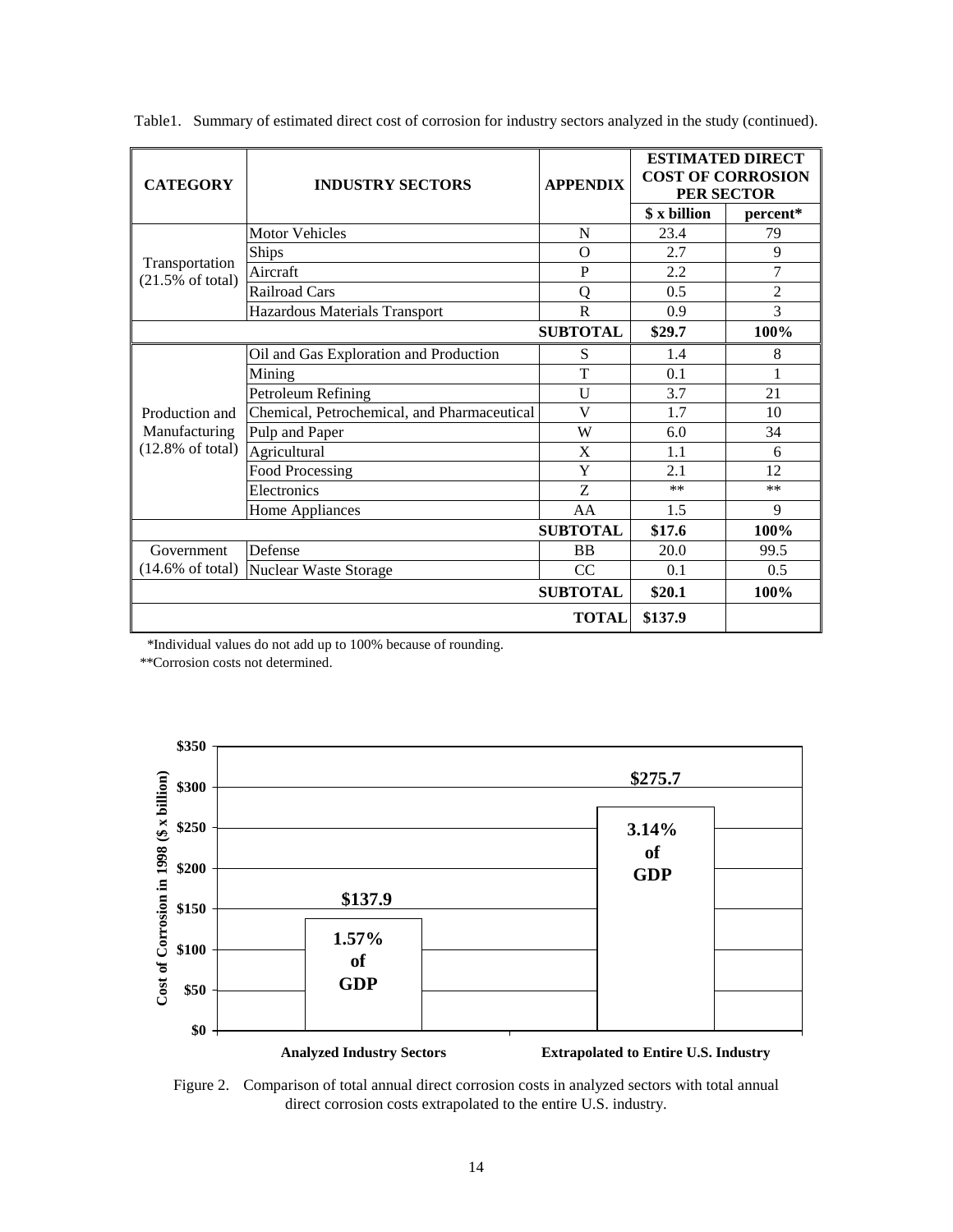

**(\$8.79 trillion)**

Figure 3. Impact of corrosion on the U.S. economy.

# **PREVENTIVE STRATEGIES**

The current study showed that technological changes have provided many new ways to prevent corrosion and the improved use of available corrosion management techniques. However, better corrosion management can be achieved using preventive strategies in non-technical and technical areas. These preventive strategies include: (1) increase awareness of significant corrosion costs and potential cost-savings, (2) change the misconception that nothing can be done about corrosion, (3) change policies, regulations, standards, and management practices to increase corrosion cost-savings through sound corrosion management, (4) improve education and training of staff in the recognition of corrosion control, (5) implement advanced design practices for better corrosion management, (6) develop advanced life prediction and performance assessment methods, and (7) improve corrosion technology through research, development, and implementation.

While corrosion management has improved over the past several decades, the United States is still far from implementing optimal corrosion control practices. There are significant barriers to both the development of advanced technologies for corrosion control and the implementation of those technological advances. In order to realize the savings from reduced costs of corrosion, changes are required in three areas: (1) the policy and management framework for effective corrosion control, (2) the science and technology of corrosion control, and (3) the technology transfer and implementation of effective corrosion control. The policy and management framework is crucial because it governs the identification of priorities, the allocation of resources for technology development, and the operation of the system.